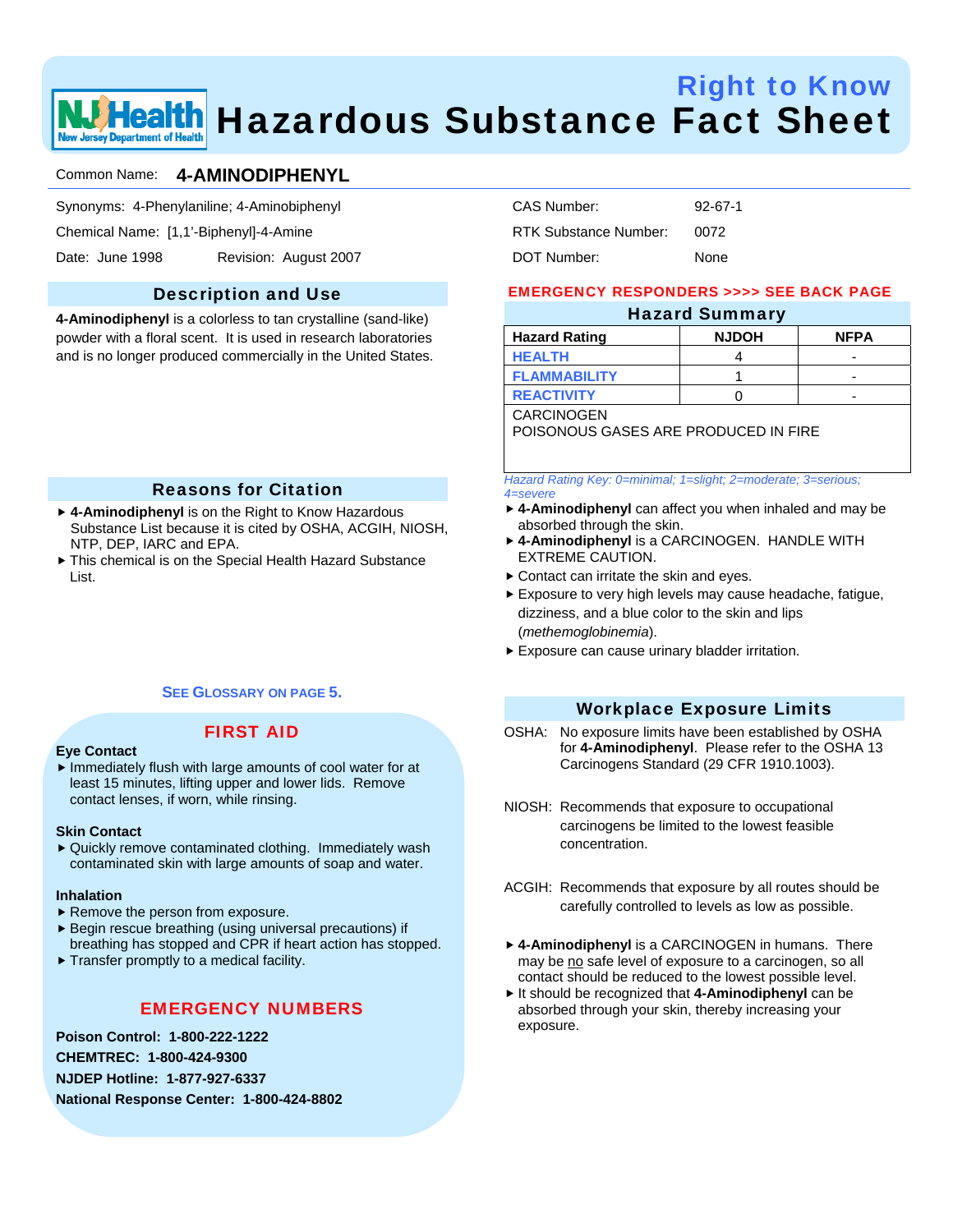# Determining Your Exposure

- Read the product manufacturer's Material Safety Data Sheet (MSDS) and the label to determine product ingredients and important safety and health information about the product mixture.
- $\blacktriangleright$  For each individual hazardous ingredient, read the New Jersey Department of Health Hazardous Substance Fact Sheet, available on the RTK website (www.nj.gov/health/eoh/rtkweb) or in your facility's RTK Central File or Hazard Communication Standard file.
- $\blacktriangleright$  You have a right to this information under the New Jersey Worker and Community Right to Know Act, the Public Employees Occupational Safety and Health (PEOSH) Act if you are a public worker in New Jersey, and under the federal Occupational Safety and Health Act (OSHA) if you are a private worker.
- ▶ The New Jersey Right to Know Act requires most employers to label chemicals in the workplace and requires public employers to provide their employees with information concerning chemical hazards and controls. The federal OSHA Hazard Communication Standard (29 CFR 1910.1200) requires private employers to provide similar information and training to their employees.

This Fact Sheet is a summary of available information regarding the health hazards that may result from exposure. Duration of exposure, concentration of the substance and other factors will affect your susceptibility to any of the potential effects described below.

### Health Hazard Information

#### **Acute Health Effects**

The following acute (short-term) health effects may occur immediately or shortly after exposure to **4-Aminodiphenyl**:

- $\triangleright$  Contact can irritate the skin and eyes.
- $\blacktriangleright$  High levels of this substance may reduce the blood's ability to transport *Oxygen,* causing headache, fatigue, dizziness, and a blue color to the skin and lips (*methemoglobinemia*). Exposure to very high levels may cause trouble breathing, collapse and even death.

#### **Chronic Health Effects**

The following chronic (long-term) health effects can occur at some time after exposure to **4-Aminodiphenyl** and can last for months or years:

#### *Cancer Hazard*

- ▶ 4-Aminodiphenyl is a CARCINOGEN in humans. It has been shown to cause bladder cancer.
- $\blacktriangleright$  Many scientists believe there is no safe level of exposure to a carcinogen. Such substances may have the potential for causing reproductive damage in humans.

#### *Reproductive Hazard*

 $\blacktriangleright$  According to the information presently available to the New Jersey Department of Health, **4-Aminodiphenyl** has not been tested for its ability to affect reproduction.

#### *Other Effects*

 $\blacktriangleright$  Exposure can cause urinary bladder irritation. This may cause a burning feeling during urination and blood in the urine.

#### Medical

#### **Medical Testing**

Before beginning employment and at regular times thereafter, (at least annually), the following is recommended:

 $\blacktriangleright$  Urine cytology (a test for abnormal cells in the urine)

If symptoms develop or overexposure is suspected, the following is recommended:

 $\blacktriangleright$  Blood methemoglobin level

Any evaluation should include a careful history of past and present symptoms with an exam. Medical tests that look for damage already done are not a substitute for controlling exposure.

Request copies of your medical testing. You have a legal right to this information under the OSHA Access to Employee Exposure and Medical Records Standard (29 CFR 1910.1020).

### Workplace Controls and Practices

Very toxic chemicals, or those that are reproductive hazards or sensitizers, require expert advice on control measures if a less toxic chemical cannot be substituted. Control measures include: (1) enclosing chemical processes for severely irritating and corrosive chemicals, (2) using local exhaust ventilation for chemicals that may be harmful with a single exposure, and (3) using general ventilation to control exposures to skin and eye irritants. For further information on workplace controls, consult the NIOSH document on Control Banding at www.cdc.gov/niosh/topics/ctrlbanding/.

The following work practices are also recommended:

- $\blacktriangleright$  Work in closed system.
- $\blacktriangleright$  Label process containers.
- $\blacktriangleright$  Provide employees with hazard information and training.
- $\blacktriangleright$  Monitor airborne chemical concentrations.
- $\blacktriangleright$  Use engineering controls if concentrations exceed recommended exposure levels.
- $\blacktriangleright$  Provide eye wash fountains and emergency showers.
- $\blacktriangleright$  Decontaminate if skin comes in contact with a hazardous material.
- $\blacktriangleright$  Always wash at the end of the workshift.
- $\triangleright$  Change into clean clothing if clothing becomes contaminated.
- $\blacktriangleright$  Do not take contaminated clothing home.
- $\triangleright$  Get special training to wash contaminated clothing.
- $\triangleright$  Do not eat, smoke, or drink in areas where chemicals are being handled, processed or stored.
- $\blacktriangleright$  Wash hands carefully before eating, smoking, drinking, applying cosmetics or using the toilet.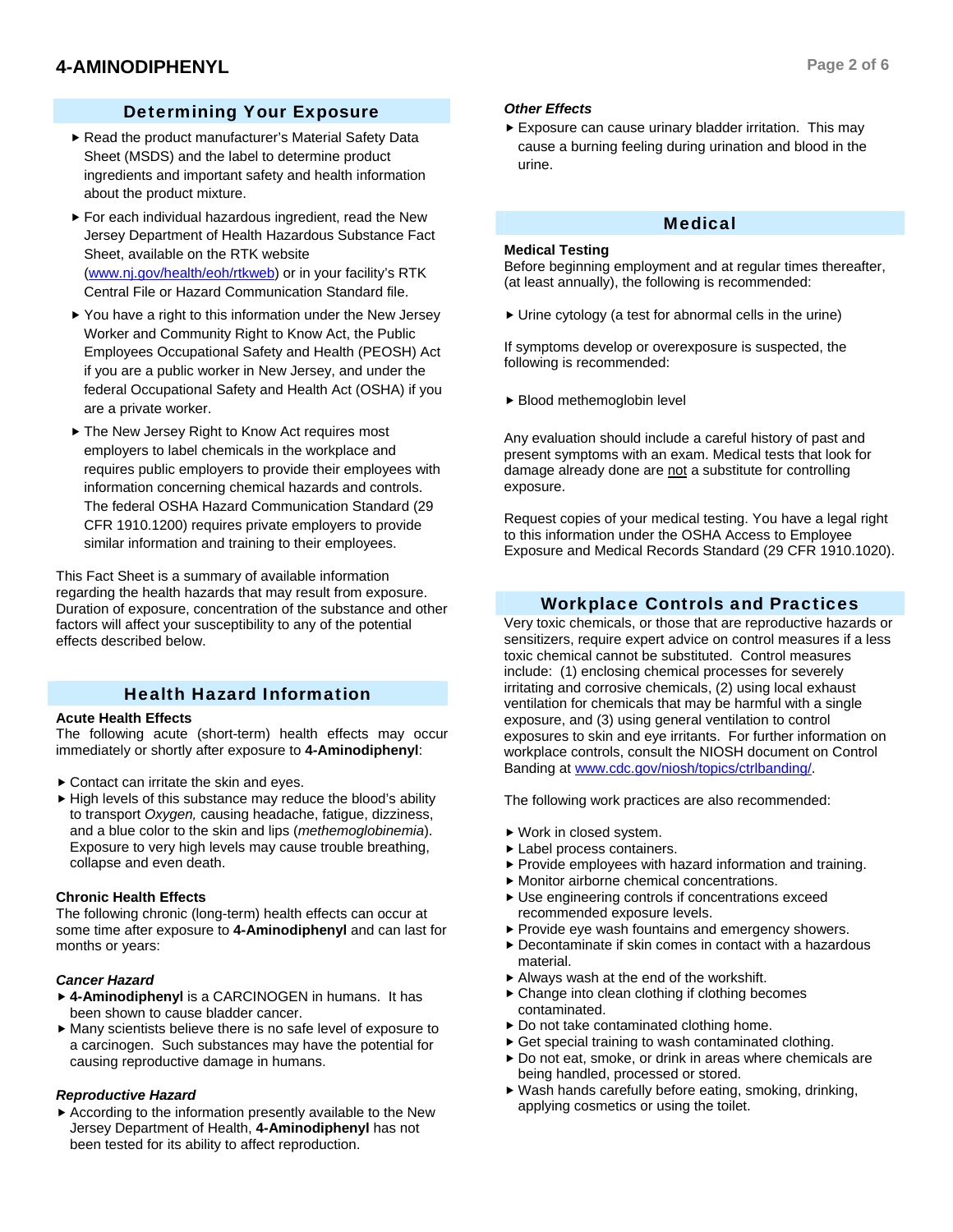# **4-AMINODIPHENYL Page 3 of 6**

In addition, the following may be useful or required:

- $\triangleright$  Specific engineering controls are required for this chemical by OSHA. Refer to the OSHA 13 Carcinogens Standard (29 CFR 1910.1003).
- Use a vacuum or a wet method to reduce dust during cleanup. DO NOT DRY SWEEP.
- $\blacktriangleright$  Use a high efficiency particulate air (HEPA) filter when vacuuming. Do not use a standard shop vacuum.

### Personal Protective Equipment

The OSHA Personal Protective Equipment Standard (29 CFR 1910.132) requires employers to determine the appropriate personal protective equipment for each hazard and to train employees on how and when to use protective equipment.

The following recommendations are only guidelines and may not apply to every situation.

#### **Gloves and Clothing**

- ▶ Avoid skin contact with 4-Aminodiphenyl. Wear personal protective equipment made from material which can not be permeated or degraded by this substance. Safety equipment suppliers and manufacturers can provide recommendations on the most protective glove and clothing material for your operation.
- ▶ Safety equipment manufacturers recommend *Silver Shield*<sup>®</sup> for gloves for *aromatic Amines,* and DuPont *Tychem*® *Polycoat*, *QC*, *CPF1*, *SL* and *CPF2* as protective clothing materials for *hazardous dry powders* and *solids*.
- $\blacktriangleright$  All protective clothing (suits, gloves, footwear, headgear) should be clean, available each day, and put on before work.

#### **Eye Protection**

- $\blacktriangleright$  Wear eye protection with side shields or goggles.
- $\triangleright$  Wear a face shield along with goggles when working with corrosive, highly irritating or toxic substances.

#### **Respiratory Protection**

*Improper use of respirators is dangerous.* Respirators should only be used if the employer has a written program that takes into account workplace conditions, requirements for worker training, respirator fit testing, and medical exams, as described in the OSHA Respiratory Protection Standard (29 CFR 1910.134).

 $\triangleright$  At any exposure level, use a NIOSH approved supplied-air respirator with a full facepiece operated in pressure-demand or other positive-pressure mode. For increased protection use in combination with an auxiliary self-contained breathing apparatus operated in a pressure-demand or other positivepressure mode.

# Fire Hazards

If employees are expected to fight fires, they must be trained and equipped as stated in the OSHA Fire Brigades Standard (29 CFR 1910.156).

- **4-Aminodiphenyl** may burn, but does not readily ignite.
- $\triangleright$  Use dry chemical, CO<sub>2</sub>, water spray, alcohol-resistant foam or other foam as extinguishing agents.
- **POISONOUS GASES ARE PRODUCED IN FIRE, including** *Nitrogen Oxides*.

# Spills and Emergencies

If employees are required to clean-up spills, they must be properly trained and equipped. The OSHA Hazardous Waste Operations and Emergency Response Standard (29 CFR 1910.120) may apply.

If **4-Aminodiphenyl** is spilled, take the following steps:

- $\blacktriangleright$  Evacuate personnel and secure and control entrance to the area.
- $\blacktriangleright$  Eliminate all ignition sources.
- $\triangleright$  Moisten spilled material first or use a HEPA-filter vacuum for clean-up.
- $\blacktriangleright$  Ventilate and wash area after clean-up is complete.
- $\blacktriangleright$  It may be necessary to contain and dispose of **4-Aminodiphenyl** as a HAZARDOUS WASTE. Contact your state Department of Environmental Protection (DEP) or your regional office of the federal Environmental Protection Agency (EPA) for specific recommendations.

# Handling and Storage

Prior to working with **4-Aminodiphenyl** you should be trained on its proper handling and storage.

- $\triangleright$  A regulated, marked area should be established where **4-Aminodiphenyl** is handled, used, or stored.
- **Examinodiphenyl** may react violently with STRONG ACIDS (such as HYDROCHLORIC, SULFURIC and NITRIC); OXIDIZING AGENTS (such as PERCHLORATES, PEROXIDES, PERMANGANATES, PEROXIDES, PERMANGANATES, CHLORATES, NITRATES, CHLORINE, BROMINE and FLUORINE); and HEXANITROETHANE.
- **4-Aminodiphenyl** is not compatible with ANHYDRIDES; ORGANIC SUBSTANCES (such as CRESOLS, ISOCYANATES, KETONES, and ALDEHYDES); METALS (such as ALUMINUM, COPPER, ZINC and their ALLOYS); and GALVANIZED STEEL.
- $\triangleright$  Store in tightly closed containers in a cool, well-ventilated area.
- f Exposure to AIR will turn **4-Aminodiphenyl** crystals to lavender or purple.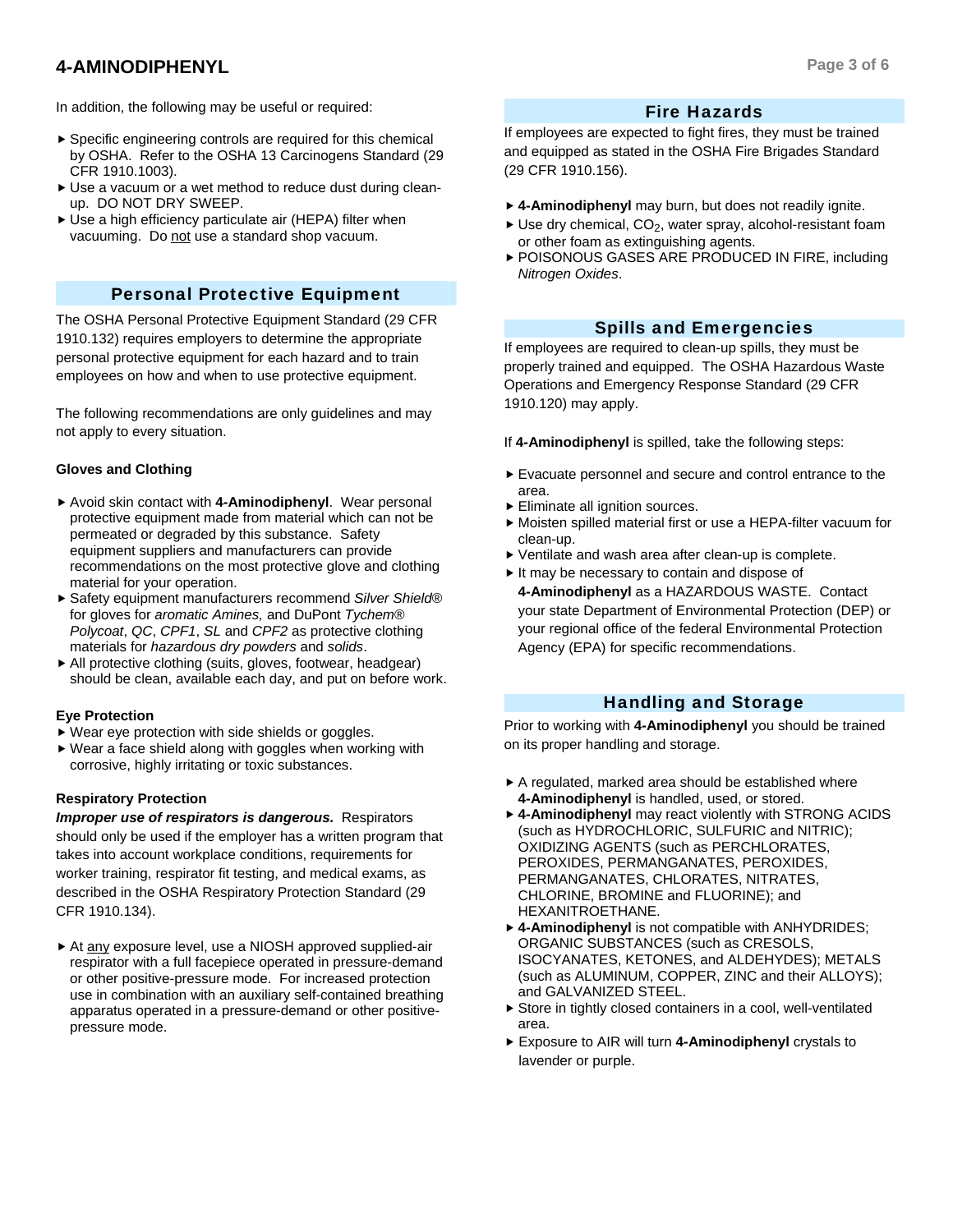# **4-AMINODIPHENYL** Page 4 of 6

# Occupational Health Services Resources

The New Jersey Department of Health offers multiple services in occupational health. These services include providing informational resources, educational materials, public presentations, and industrial hygiene and medical investigations and evaluations.

#### **For more information, please contact:**

 New Jersey Department of Health Right to Know PO Box 368 Trenton, NJ 08625-0368 Phone: 609-984-2202 Fax: 609-984-7407 E-mail: rtk@doh.state.nj.us Web address: http://www.nj.gov/health/eoh/rtkweb

*The Right to Know Hazardous Substance Fact Sheets are not intended to be copied and sold for commercial purposes.*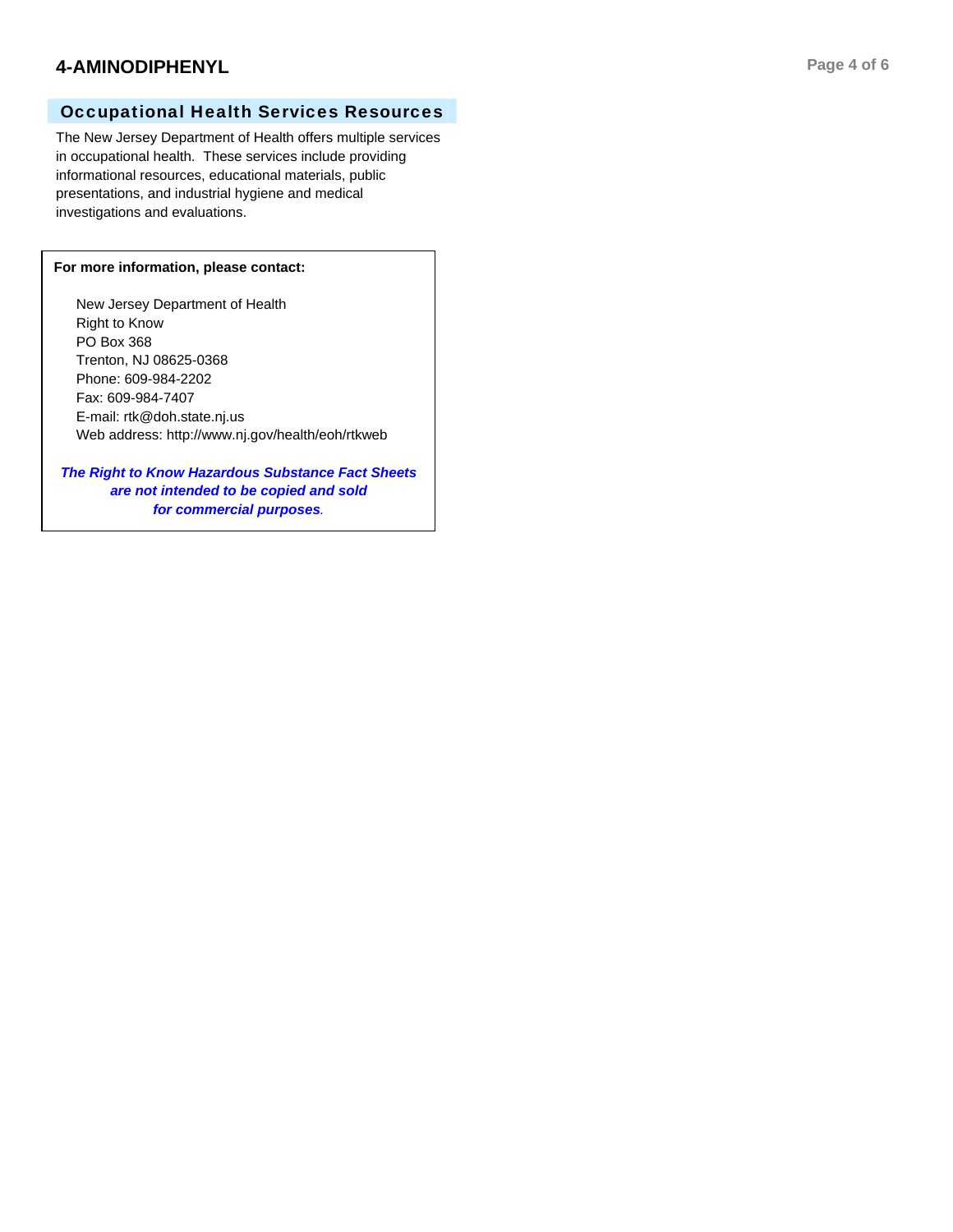# **4-AMINODIPHENYL Page 5 of 6**

#### **GLOSSARY**

**ACGIH** is the American Conference of Governmental Industrial Hygienists. They publish guidelines called Threshold Limit Values (TLVs) for exposure to workplace chemicals.

**Boiling point** is the temperature at which a substance can change its physical state from a liquid to a gas.

A **carcinogen** is a substance that causes cancer.

The **CAS number** is unique, identifying number, assigned by the Chemical Abstracts Service, to a specific chemical.

**CFR** is the Code of Federal Regulations, which are the regulations of the United States government.

A **combustible** substance is a solid, liquid or gas that will burn.

A **corrosive** substance is a gas, liquid or solid that causes destruction of human skin or severe corrosion of containers.

**DEP** is the New Jersey Department of Environmental Protection.

**DOT** is the Department of Transportation, the federal agency that regulates the transportation of chemicals.

**EPA** is the Environmental Protection Agency, the federal agency responsible for regulating environmental hazards.

**ERG** is the Emergency Response Guidebook. It is a guide for emergency responders for transportation emergencies involving hazardous substances.

A **fetus** is an unborn human or animal.

A **flammable** substance is a solid, liquid, vapor or gas that will ignite easily and burn rapidly.

The **flash point** is the temperature at which a liquid or solid gives off vapor that can form a flammable mixture with air.

**IARC** is the International Agency for Research on Cancer, a scientific group.

**Ionization Potential** is the amount of energy needed to remove an electron from an atom or molecule. It is measured in electron volts.

**IRIS** is the Integrated Risk Information System database maintained by federal EPA. The database contains information on human health effects that may result from exposure to various chemicals in the environment.

**LEL** or **Lower Explosive Limit** is the lowest concentration of a combustible substance (gas or vapor) in the air capable of continuing an explosion.

**mg/m3** means milligrams of a chemical in a cubic meter of air. It is a measure of concentration (weight/volume).

A **mutagen** is a substance that causes mutations. A **mutation** is a change in the genetic material in a body cell. Mutations can lead to birth defects, miscarriages, or cancer.

**NFPA** is the National Fire Protection Association. It classifies substances according to their fire and explosion hazard.

**NIOSH** is the National Institute for Occupational Safety and Health. It tests equipment, evaluates and approves respirators, conducts studies of workplace hazards, and proposes standards to OSHA.

**NTP** is the National Toxicology Program which tests chemicals and reviews evidence for cancer.

**OSHA** is the federal Occupational Safety and Health Administration, which adopts and enforces health and safety standards.

**PEOSHA** is the New Jersey Public Employees Occupational Safety and Health Act, which adopts and enforces health and safety standards in public workplaces.

**Permeated** is the movement of chemicals through protective materials.

**PIH** is a DOT designation for chemicals which are Poison Inhalation Hazards.

**ppm** means parts of a substance per million parts of air. It is a measure of concentration by volume in air.

A **reactive** substance is a solid, liquid or gas that releases energy under certain conditions.

**STEL** is a Short Term Exposure Limit which is usually a 15 minute exposure that should not be exceeded at any time during a work day.

A **teratogen** is a substance that causes birth defects by damaging the fetus.

**UEL** or **Upper Explosive Limit** is the highest concentration in air above which there is too much fuel (gas or vapor) to begin a reaction or explosion.

**Vapor Density** is the ratio of the weight of a given volume of one gas to the weight of another (usually *Hydrogen*), at the same temperature and pressure.

The **vapor pressure** is a measure of how readily a liquid or a solid mixes with air at its surface. A higher vapor pressure indicates a higher concentration of the substance in air and therefore increases the likelihood of breathing it in.